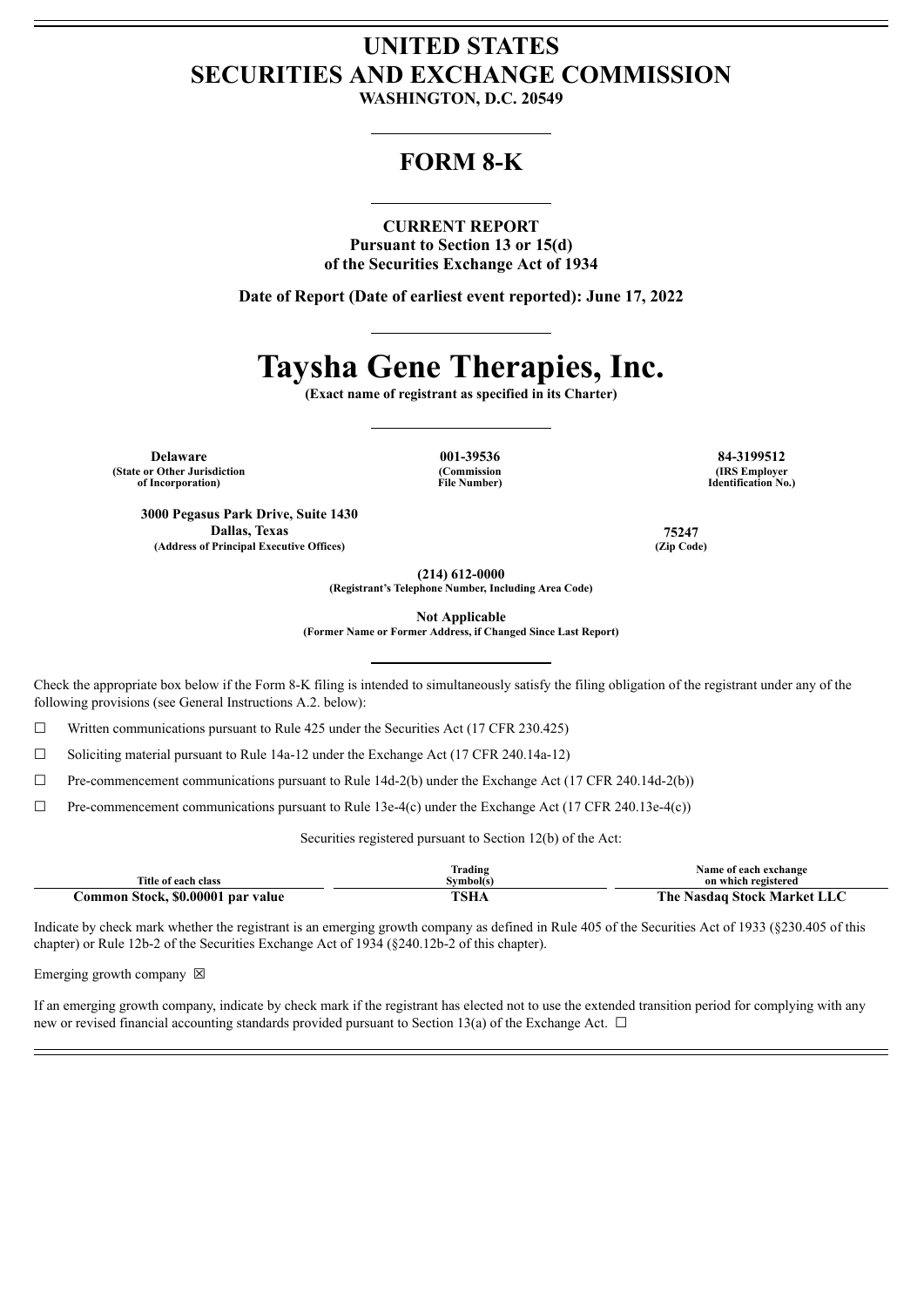#### **Item 5.07 Submission of Matters to a Vote of Security Holders.**

On June 17, 2022, Taysha Gene Therapies, Inc. (the "*Company*") held its 2022 annual meeting of stockholders (the "*Annual Meeting*"). The stockholders considered two proposals, each of which is described in more detail in the Company's definitive proxy statement filed with the Securities and Exchange Commission on April 28, 2022. Of the 40,473,945 shares outstanding as of the record date, 25,735,079 shares, or approximately 63.58%, were present or represented by proxy at the Annual Meeting. Set forth below are the results of the matters submitted for a vote of stockholders at the Annual Meeting.

Proposal No. 1: Election of two nominees to serve as directors until the 2025 annual meeting of stockholders and until their respective successors are elected and qualified. The votes were cast as follows:

| Name                    | <b>Votes For</b>     | <b>Votes Withheld</b> |
|-------------------------|----------------------|-----------------------|
| Phillip B. Donenberg    | 19.312.436           | 1,564,802             |
| Sukumar Nagendran, M.D. | 19.321.702 1.555.536 |                       |

Broker Non-Votes: 4,857,841.

Both nominees were elected.

**Proposal No. 2**: Ratification of the appointment of Deloitte & Touche LLP as independent registered public accounting firm for the fiscal year ending December 31, 2022. The votes were cast as follows:

|                                                      | <b>Votes For</b> | <b>Votes Against</b> | Abstained |
|------------------------------------------------------|------------------|----------------------|-----------|
| Ratification of appointment of Deloitte & Touche LLP | 25,719,076       | 15,920               |           |